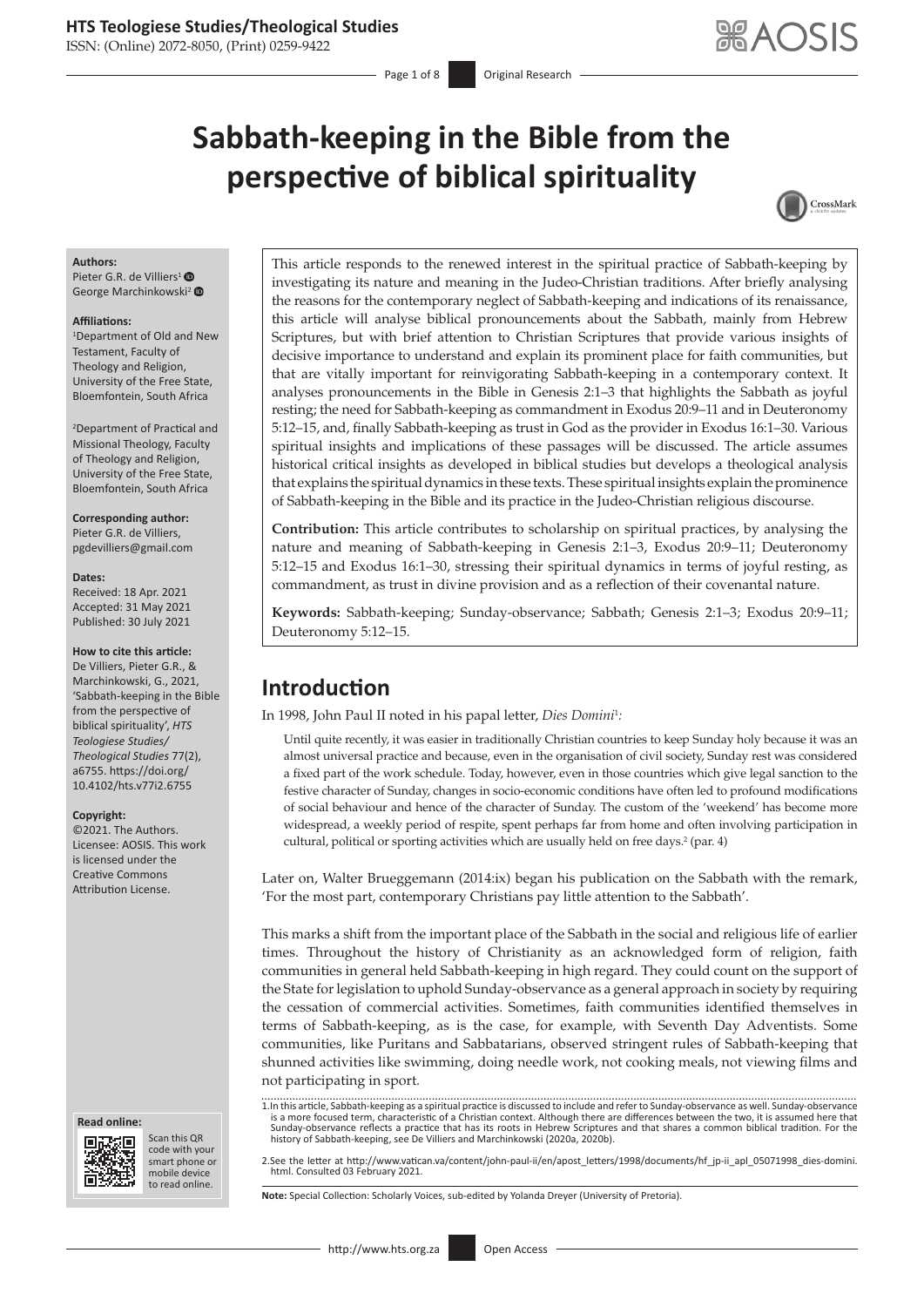This has been changing with the increasing secularisation of society. As a result of the growing religious pluralism in many countries, states are no longer guardians of religious customs, such as Sabbath-keeping, and had to take up a more neutral position. The power of churches to influence societal ethos has diminished. Sundays have become thoroughly secularised and have assumed the same form and nature of any other day of the week. In addition, Sunday-observance has been relegated to the private sphere or to the gatherings of faith communities.

The consumerist society also contributes to the neglect of Sabbath-keeping.3 Weeks (1981) documented how secularisation took its toll on Sunday-observance already early in modern United States history, especially since the middle of the 19th century. With the rise of consumerism, commercial activities were allowed on Sundays and, as a consequence, workers were required to work on Sundays, whilst entertainment and outdoor activities in the areas of art, theatre, sport and movies also affected Sundayobservance. The need to perform in the workplace, in institutions of learning, in art circles and in sports activities competes for the waking hours of people's days. It has been challenging, for example, to appropriate Sabbath-keeping in contemporary societies because of their activity-driven mindset and their admiration for being busy. They often equate rest with laziness or sloth. Technological advances have created mechanisms that allow access to people and work at any place and at any hour of the day, further claiming the time and attention of the work force and requiring them to be always available and contactable (Bass 2000:28; Kessler 2012). As a spillover, the work week becomes longer, blurring the boundaries between home and work, between work and play. Traditional boundaries constructed by society (to keep itself healthy) in previous generations are no longer in force. This blurring of boundaries in contemporary contexts promotes burnout and fatigue.4 As a result, the onus is on every person to regulate their own lives for the sake of their well-being.<sup>5</sup> All of these represent serious challenges that affect the way people reflect on work, resting and on their own well-being.

There has been, however, also a notable change in this situation, as is evident in the reappraisal of Sabbath-keeping as a spiritual practice. Some scholars have come to regard it as a way of countering the negative effects of consumerism (Brueggemann 2014). Others have noted the important role of the Sabbath in Scripture, influenced by the well-known and classic publication of Heschel (1951) and, more recently, that of Brueggemann (2014). This trend was supported by studies of Sabbath-keeping in Jewish and early Christian

5.See the characterisation of work in contemporary settings by Bass (2005:31–35).

communities and its ongoing significance for some of these religious communities, as will become evident in the discussion of the literature below.

Also influential was the awareness of the destructive consequences of consumerism on the earth. There is a growing number of ecological publications and debates<sup>6</sup> in the theological discourse, which is also to be detected in biblical research that analyses the Bible in terms of its ecological implications. Amongst these were ecological reflections on the Sabbath, because of its seminal place and role in the narrative of creation (Gn 1–3), as will be discussed further below, but then specifically also on Sabbath-keeping as care for the world. Sabbath-keeping is then regarded as a restorative, healing practice that can promote care for creation.

This article responds to the renewed interest in spiritual practice of Sabbath-keeping by investigating its nature and meaning in the Judeo-Christian traditions. After analysing the reasons for the contemporary neglect of Sabbath-keeping and indications of its renaissance, this article will analyse biblical pronouncements about the Sabbath, mainly from Hebrew Scriptures, but with brief attention to Christian Scriptures that provide various insights of decisive importance to understand and explain its prominent place for faith communities, but that are vitally important for reinvigorating Sabbath-keeping in a contemporary context. It analyses pronouncements in the Bible in Genesis 2:1–3 that highlights the Sabbath as joyful resting; the need for Sabbathkeeping as commandment in Exodus 20:9–11 and in Deuteronomy 5:12–15; and, finally, Sabbath-keeping as trust in God as the provider in Exodus 16:1–30. Various spiritual insights and implications of these passages will be discussed. The article assumes historical critical insights as developed in biblical studies, but develops a theological analysis that explains the spiritual dynamics in these texts. These spiritual insights explain the prominence of Sabbath-keeping in the Bible and its practice in the Judeo-Christian religious discourse. For the purposes of this article, only the most prominent passages will be discussed.

# **Spiritual perspectives on the Sabbath in the Bible**

Sabbath-keeping is one of the most ancient spiritual practices with roots in the foundational texts of Judaism and Christianity. These biblical pronouncements on Sabbath contain some key insights that could also enrich the practice of Sabbath-keeping when one seeks to keep it in contemporary settings, as will be discussed now.

## **Sabbath as joyful resting (Gn 2:1–3)**

It remains striking that the Sabbath has such a prominent, even vital place in the creation account in Genesis where it is a motif that brings closure to the creation narrative. This link

<sup>3.</sup>See the remarks of Bass (2005:31) and Kessler (2012). Kessler investigates the experience of 'restlessness' in contemporary society because of the dissonance in modern work. Hays (2010) and Vorster (2011) are two example

<sup>4.</sup>See also Smith-Bagai and Ludwig (2011:351). They note how modern life with its work ethic has been associated 'with occupational imbalance, stress, workaholism, burnout, eating and sleeping disorders, and other negative health conditions'.

<sup>6.</sup>See already Moltmann (1993), and for an overview, the two essays of Buitendag (2019a, 2019b). On the environmental crisis and biblical material, see Bauckham (2010) and Mondelaers (2013). Spiritus, the journal of the Soc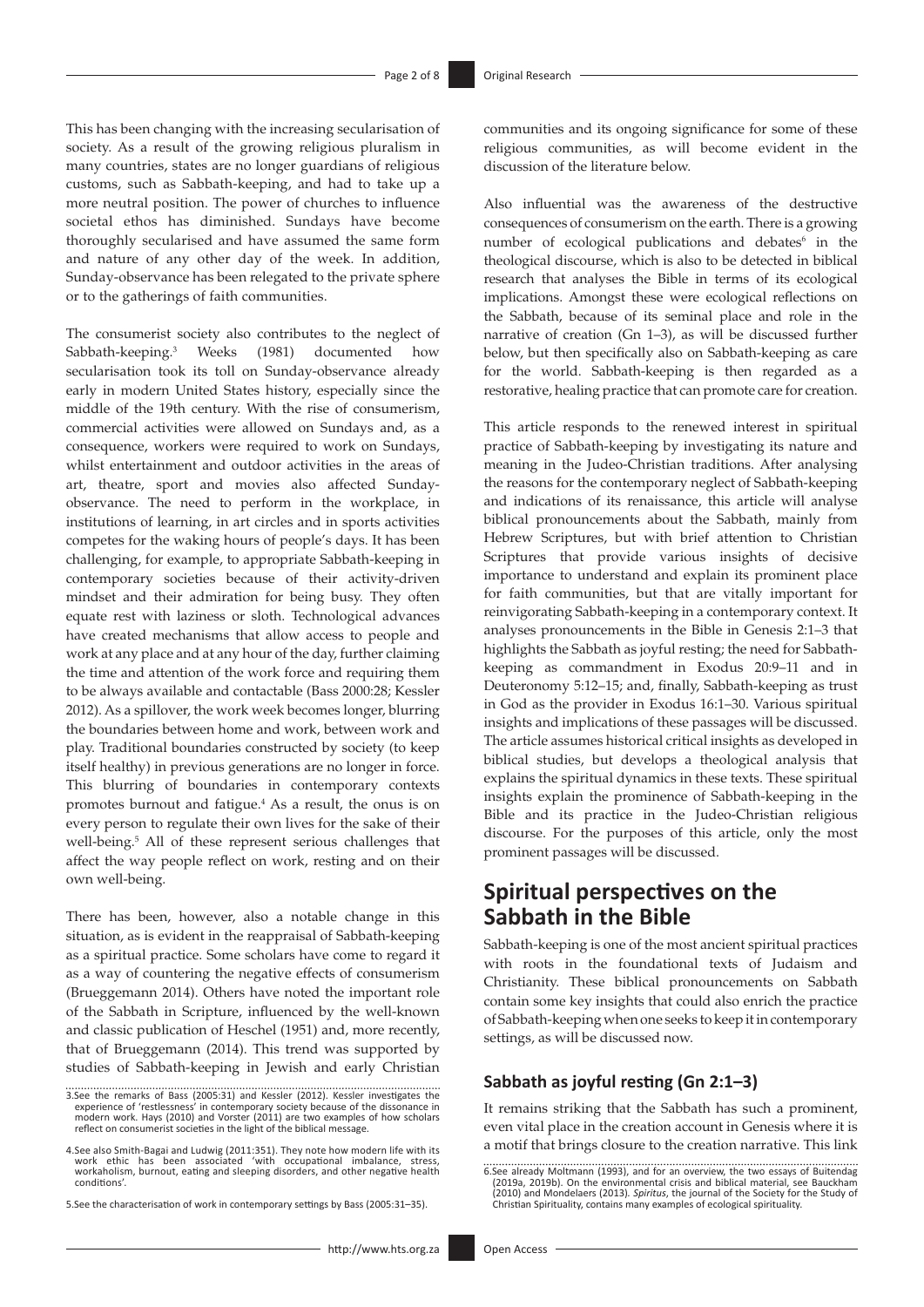of the Sabbath with creation is also repeated in the Decalogue as another key passage (Ex 20:9–11). Sabbath as a spiritual practice is to be understood within the framework of this account in which the Sabbath is God's day of rest after 6 days of creation. Genesis 2:1–3 is of special importance in this regard:

[*T*]hus, the heavens and the earth were finished, and all their multitude. 2 And on the seventh day, God *finished the work* that he had done and he *rested* on the seventh day *from all the work* that he had done. <sup>3</sup>So God blessed the seventh day and hallowed it, because on it God *rested from all the work that he had done in*  creation.7

These three verses are integrated in the creation narrative to indicate that God created the earth in an intentional and purposeful way. Genesis 2:3 does not contain an explicit command to keep the Sabbath, as is the case in Exodus 20:9–11 and Deuteronomy 5:12–15. The verse simply states that God blessed and sanctified the seventh day, thereby reflecting the divine joy in the works of creation.<sup>8</sup> This remark represents the turning point in the creation story and is an important interpretation of the creation event. The verse further notes that God regarded the events as good (Gn 1:31) and complete (Gn 2:1). The lead actor in this account is God who, when finished, stops the creative activity. At the end of six creative events that reflect a working week, the creation story finds closure only when a seventh event can be included. The seventh event is an intentional rest event of the Creator so that the Creator may reflect on the completed creation and enjoy it.<sup>9</sup>

The divine 'rest' is not about being tired, about relaxing or doing nothing. The rest has to do with what was discussed earlier: the unformed space that existed at the beginning has been ordered according to the divine intention. Once that ordering was accomplished, God was free to enjoy and oversee the workings of a properly functioning world and thus enter a state of rest (Haynes 2015:33-34).<sup>10</sup> Restfulness here represents the cessation of activity as part of Yahweh's rhythm of life.11 The cessation is, though, qualified in a

- 7.For a detailed exegesis of Genesis 2:1–3, see Haynes and Krüger (2017a). They interpret verse 1 as a summary of Genesis 1 as account of God's creative activity, and verses 2–3 as the rest that resulted from the completed activity. These two verses delineate the Sabbath as being marked by the absence of a divine act of creating.
- 8.Some scholars regard the cessation of activity by the Creator in Genesis 1–2 as requiring a similar discipline in humankind. Even translations try to promote this interpretation. The 1983 Afrikaans version over-translates Genesis 2:2 as '*Hy het die sewende dag as gereelde rusdag ingestel'* [he instituted the seventh day as regular day of rest]. See Cole (2003) who notes the role of this verse in the debate about the significance of the Sabbath: there are two options – one regards the reference to the Sabbath as a creation ordinance, valid for all times, whilst the other regards it as temporarily significant. Regarding the latter, see Costa (2016:123–147) for the argument that the Sabbath is not a creation ordinance, but a sign of the Mosaic covenant. He discusses various New Testament texts to argue that the Sabbath was a pointer to Christ and thus only temporarily valid. Christ is the one who gives eternal rest. Although the rest may not be an ordinance, it has been regarded in the reception history of this text as exemplary of how humanity should respond to the creative action of God – especially being created in the image of God.
- 9.Bass (2000:47) makes the point this way: '[*b*]y resting, God declares as fully as possible just how very good creation is. The work of creating is finished, and God has no regrets, no need to go on to design a still better world or creature more wonderful than man and woman'.
- 10.He adds, '[*t*]he implication is that there is no end-of-day refrain relating to the seventh day because, for God, *the seventh day never ended*. God did not begin a new work week at the beginning of the eighth day. He continued in his rest, overseeing a properly ordered cosmos that was now functioning around him'.
- 11.Several authors claim that restfulness is the *telos* of creation. Haynes and Krüger (2017b:676), for example, in an exegetical analysis of Genesis 2:1–3, noted that

positive way because of the remark that God regarded the work of creation as good.

At the same time, the resting is linked with the actions of blessing and sanctifying. Several attempts have been made to describe the spiritual nature of this aspect. Rest indicates the positive attitude of the divine about the created order. In addition, creation and rest are a matter of joy.12 Heschel (1951:22–23) notes that the word *Menuha*, translated as rest, 'means here much more than withdrawal from labor and exertion, more than freedom from toil, strain or activity of any kind' and adds, '[*t*]o the biblical mind *menuha* is the same as happiness and stillness, as peace and harmony'. The biblical story of creation is, therefore, not only about a pattern and rhythm of work and rest, but it also points to happiness, joy and fulfilment.

Commentators such as Assohoto and Ngewa (2006:13) also suggest that the Sabbath implies an element of enjoyment. The Creator is seen as 'using Sabbath time' to find joy in the creation that has been accomplished. God relishes the experience of life, of observing creation and paying attention to how things are. God is 'actively resting', thinking, dreaming and 'being' (Assohoto & Ngewa 2006:13). There is no longer an emphasis on 'doing'. 'Being' is now the primary activity. The Sabbath is, therefore, about a profoundly joyful time that is a response to and interpretation of the creative work of God.13

This joyful nature points to another spiritual dimension of the Sabbath by revealing its teleological character. That God stepped back in order to admire or enjoy the creation work (Gen. 2:2) by implication reveals the divine perspective on it. The Sabbath creates a space in which the value of work is recognised. The Sabbath is now seen as having intrinsic value and inherent beauty, but this is only revealed to those who approach it spiritually (Fleischacker 2017:217).<sup>14</sup> The reference to the divine joy prompts readers of the narrative to look at creation and Sabbath like God did and to appreciate work for its value, but also, at the same time, understanding its limitations.

In summary, then, Genesis 2 reveals the cosmic relevance of the Sabbath as the divine gift of creation. This day reminds

- 12.The theologian Karl Barth (quoted in Bass 1997:78) draws attention to this restfulness. 'Resting, God takes pleasure in what has been made … In the day of rest, God's free love toward humanity takes form as time is shared with them'.
- 13.This aspect is of great importance for the practice of Sabbath-keeping, which can only be done if it has a positive, joyful character, devoid of legalism. See also Diddams, Surdyk and Daniels (2004).
- 14.He concludes, 'Inter alia, that means that the intrinsic value of our work, the creative activity we carry out during the six days of the workweek, depends on the Shabbat'.<br>Resting is, therefore, not only about regaining strength for a new workweek. It is, in<br>the words of Smith-Gabai and Ludwig (2011:352), 'ab lessening the focus on doing, and allowing more time for being

God's rest did not just happen once creation was completed. It was integral to God's purpose. Once the ordering of the first six days had been accomplished, God was free to enjoy and oversee a properly functioning world and enter a state of rest. They pointed out that unlike the first six days of creation, there is no end-ofday refrain on the seventh day. For YHWH, the seventh day never ended. He did<br>not begin a new work week at the beginning of the eighth day. They add (Haynes<br>& Krüger 2017b:682), '... The resultant picture is of a God who i to enjoy all that he has made, and specifically the image-bearer, who functions on his behalf in its midst'.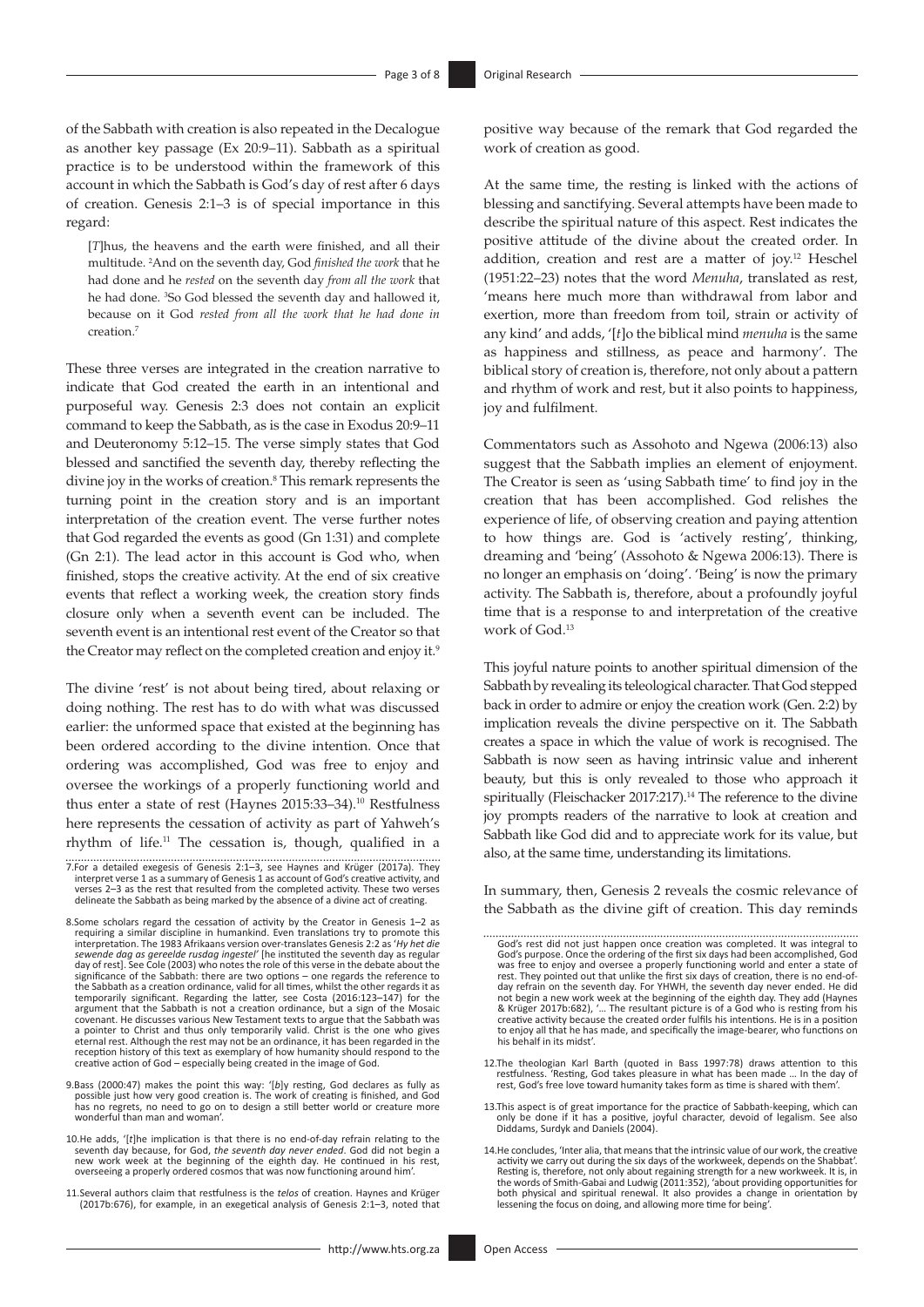one to reflect on the meaning and character of creation that brings one to find rest in its beauty. Sabbath has a universal meaning, highlighting its place within the creation events. It reflects the divine joy in creation and the divine gift of existence and life for all people and things.

Ultimately, then, Genesis's narrative on creation is not merely about chronological events, about taking one day in the week off for non-work activities or about the interruption of labour and toil. It also prompts its readers to see beyond those particularities and to reflect on a deeper level on what was worked in creation for and given to them and the spiritual attitude that it implies. It is a spiritual tale about God who gives time and space to humanity in which they experience the joy of the divine presence, providence and care as it is to be detected in the world.15 It is also a reminder that work and toil, valuable as they may be, are not the beginning and end of all things. It speaks about a time in which work is suspended and rest is needed in order to be reminded of and to celebrate the aesthetic nature and significance of life and creation.

### **Sabbath-keeping as commandment (Ex 20:9–11)**

Another equally fundamental aspect of Sabbath-keeping is developed in Exodus 20:9–11 where a commandment for Sabbath-keeping is explicitly given. The people of God are required to rest like God did after the creation events.

#### **A key commandment**

The special meaning of the Sabbath in Exodus 20:9–11 is illuminated by its place in the book as a whole. The book describes God's liberation of Israel from slavery in Egypt under the leadership of Moses – a key salvific event in Hebrew Scriptures. A significant event takes place during the exodus that shaped Israel's self-understanding permanently.<sup>16</sup> At Mount Sinai, Moses is summoned to a conversation with God about Israel's future. The encounter is about establishing a covenant, which culminates in the handing down of the 10 laws that are given for the people's well-being and as the foundation for the ethical framework and legal discourse of Israel. Although there are only 10 commandments, they have a summarising nature of what life according to the law looks like. They imply and generate many other laws that reflect and respond to the covenantal relationship of God with the people.17 How this foundational commandment was understood and how it gave rise to other laws are illustrated by the remarks of Olson (2008:6) who traces the regulations

17.The Jewish rabbinic tradition further expanded the Sabbath law in all kinds of ways, eager to maintain the integrity of the Sabbath in changing circumstances such as exile and occupation.

from forbidding work, not making fires and carrying burdens, to the ceasing of commercial activity. He refers to Exodus 16:22–30; 20:8–11; 31:13–16 and 35:2–3 to Numbers 15:32–36; 28:9–10, Deuteronomy 5:12–15 to Nehemiah 9:14; 10:31; 33 and to 13:15–22. All these rules have their origin in the Sabbath command.

A close reading of the Decalogue reveals the key place of the Sabbath commandment in it. Thus, not only the historical context, but also the form of the Decalogue underlines the importance of the Sabbath commandment.18 It is also the longest commandment (Olson 2008:5), being about one-third of the total length.19 It stands in the centre of the Decalogue, preceded by three laws concerning God's person and followed by six laws concerning human relationships.20 The fourth commandment looks back to the first three commandments and the God who rests (Ex 20:3–7; Brueggemann 2014:1) and forward to the people who must learn to rest. The Sabbath commandment thus marks a transition, indicating that Sabbath-keeping is central to the relationship with God (the first three commandments), but it is also significant in terms of the relationship with other people (the last six commandments).<sup>21</sup> Being with God is not only about the Sabbath encounter with the divine, but also about being with the neighbour and creation. Keeping the Sabbath is thus paired with the responsibility to be gracious to fellow human beings. The formal appearance of the Sabbath commandment underlines its special power in divine–human relationships.<sup>22</sup>

Its key place in the Decalogue underlines the importance of Sabbath-keeping as reflecting the will of God: Sabbathkeeping is ultimately a commandment that indicates what God desires for and requires from the people of God. Keeping the Sabbath is not an interesting historical piece of information, nor just another activity in the spiritual life, but is a commandment to be obeyed. It is also not merely a legalistic matter, simply another apodictic rule or law

18.Like the reference to the Sabbath in Genesis 2, the reference in Exodus is also foregrounded by the way in which it is narrated.

<sup>15.</sup>Kaiser (2013:127) concludes his discussion of Luther's creation theology in Genesis 1:1–24 with this remark, 'Luther regarded the entire process of creation in the beginning of the world and the continual upholding of the universe and the earth as an amazing, attracting, benevolent, generous, and selfless act of God that testifies of his goodness and love towards humanity'.

<sup>16.</sup>For a discussion of the place of Exodus 20 within the larger unit of Exodus 19–24, see Klingbeil (2010:494–495). See also Haynes and Krüger (2017a:96) for a discussion of the Decalogue's foundational nature. On the Priestly writer as the author of this passage, see Westermann (1984:88–90). See Haynes and Kruger (2017a:90–113) for an exegetical analysis of Exodus 20:8–11, its relationship with Genesis 2:1–3 and the place of the Decalogue in its historical context.

<sup>19.</sup>Brueggemann (2014:27) illuminates this spiritual nature of Sabbath-keeping when he explains the reasons why the Sabbath command is the longest of the ten: '[*h*]ow strange to use the most airtime at the mountain on the Sabbath command. The divine utterance must have come as a shock to the listening Israelites. There had been no Sabbath in Egypt, no work stoppage … There had been no work stoppage for the slaves because they had to gather straw during their time off; no work stoppage of anybody in the Egyptian system, because frantic activity drove the entire system. And now YHWH nullifies that entire system of anxious production'.

<sup>20.</sup>Brueggemann (2014:2) noted that '[*a*]t the same time, the Sabbath commandment looks forward to the last six commandments that concern the neighbor (vv. 12–17); they provide for rest alongside the neighbor. God, self, and all members of the household share in common rest on the seventh day; that social reality provides a commonality and a coherence not only to the community of the covenant but to the commandments of Sinai as well'.

<sup>21.</sup>Haynes and Kruger (2017a:96) remark that 'Israel's redemption from Egypt not only forms the backdrop to the relationship between God and Israel found in the first four commandments, but it is also the basis of her responsibility to her neighbour. The two tables of the Decalogue are not so easily bifurcated; to keep covenant properly with God, Israel had to fulfil her relational obligations to her neighbour as well'. Vorster (2011:201) noted that 'God's people must always be a sharing community. Therefore, Christians should be protagonists of the praxis of sharing. Society at large should be taught to share God's gifts, to be compassionate and to create a sharing community'. For a more detailed analysis of the unique character of the Sabbath commandment in terms of other commandments, see Klingbeil (2010:500, but also 508).

<sup>22.</sup>Also illuminating is the observation of Klingbeil (2010:508) that the Sabbath commandment is the only one in the Decalogue that offers a motivation for its observance.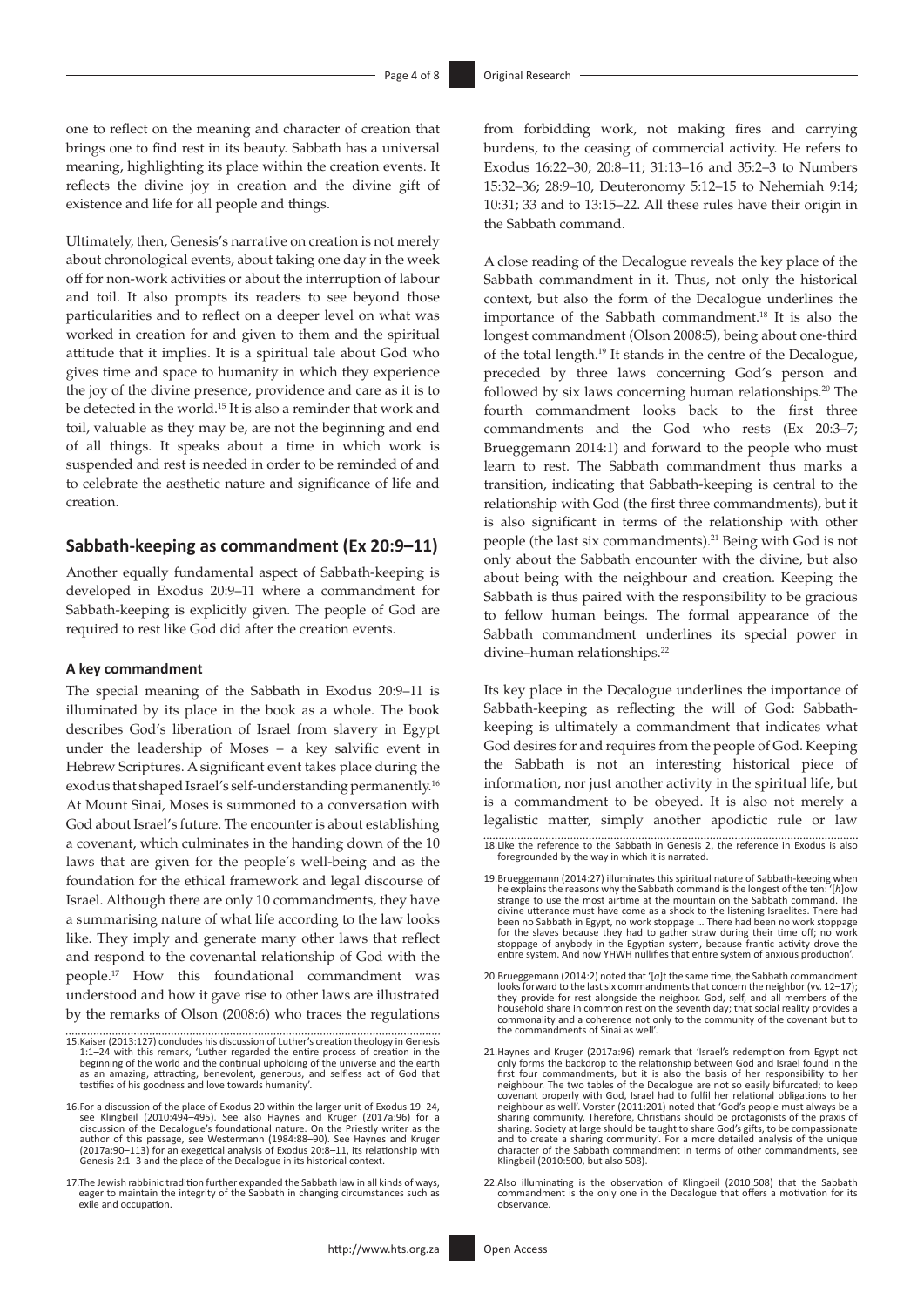amongst many others. It is a commandment that is integrated in and that reflects the loving relationship of God with humanity. It indicates the way in which humanity can respond to the divine initiative and outreach. This is underlined by the motivation for Sabbath-keeping in Exodus 20:11 about God who rested on the seventh day. The commandment thus reflects an orientation towards God, and an awareness of the divine intention with the cosmos. In Sabbath-keeping, the people of God react to and lovingly remember what God did in creation.

The web of relationships in which the Sabbath commandment is integrated illuminates this further: Sabbath-keeping in its link with the first part of the Decalogue reminds one to remain aware of and seek to be present *coram Deo* as the God who creates *ex nihilo* and gives life *ex gratia* in order for humanity to flourish. Divine activities in creation determine the mindset with which humans order and sanctify their lives. Although the people are given this commandment in the desert as and whilst they are liberated from slavery, they are reminded that being with God ultimately rests on the firm foundation of the gift of life to all and everything – which includes rest, joy and being blessed. The Sabbath with its gifts of grace is for them, but also for the whole of creation. This is the most fundamental aspect of Sabbath-keeping: it is the necessary, but grateful response to the great deeds of God to the world. The motivation that refers to the first creation account extends the Sabbath commandment to humanity and the whole of creation. Sabbath rest is not only about individual piety, but especially also about community. More so, it is a Sabbath-keeping that reminds humanity that the divine grace extends beyond Israel to all of humanity and the whole of creation.

Finally, the motivation is illuminated in an indirect manner by Exodus 20:9–10 by the inclusion of children, servants, livestock and sojourners amongst those who observe the day.23 This underscored the liberating nature of Sabbathkeeping. Its inclusive nature reflects a radical transformation of a society deformed by its strict boundaries between privileged and marginal groups.<sup>24</sup> There are no excluded groups, no slaves, no unwelcome people amongst those who celebrate the Sabbath: all need to participate. Keeping Sabbath is, therefore, on a deeper level also a celebration of freedom by meeting and sharing the day together with others, with all the spiritual, socio-economic consequences thereof. This illuminates the nature of God and suggests why one would want to practise Sabbath-keeping. Because people 'belong' to an emancipating God who is free to rest, they can, as human beings who have been set free, also rest – something they, as slaves, could never do (Olson 2008:7), setting themselves apart from the rigours of the work week.

#### **Sabbath-keeping as remembering and sanctifying**

The commandment to keep the Sabbath is explained in this passage in more detail in two remarks.25 Firstly, there is an instruction to 'remember' the Sabbath day and secondly to 'keep it holy'.

Remembering is not merely a cognitive activity, but also a spiritual attitude of acknowledging and keeping in mind the work of God who gives rest on the Sabbath and to live in God's presence.<sup>26</sup> Keeping in mind is about a constant, ongoing activity. This is further explained by the request to keep the day holy. The infinitive construction that expresses the verb to keep holy also indicates the way in which the Sabbath is to be remembered. Sanctification means, as Brueggemann (2014:4–6) notes, that the Sabbath sets its practitioners visibly apart as a group that belong to God and that are aware of their common lot as people of God. The practice is linked concretely and visually in external behaviour and activities, such as cultic activities and worship. For Israel, the Sabbath was a day of sacred assembly, as noted in Leviticus 23:3, where the salvific acts of God are remembered and celebrated regularly. Psalm 92, described as a psalm for the Sabbath day, begins with the remark that it is good to praise the Lord and make music to his name (cf. also Kessler 2012:4). The Sabbath is saturated with tangible opportunities to encounter God. This is why the Sabbath is kept holy 'unto the Lord' (Ex 16:23; 20:10; 31:15; 35:2, Lv 19:3; 23:3; Olson 2002:6). The day is set aside to be with God in a special manner.

#### **Honouring the ongoing covenant (Dt 5:12–15)**

The discussion of Sabbath-keeping in Deuteronomy 5:12–15 supports what is said in other texts, but there are also differences with the version of the commandment in Exodus 20:8–11.27 Together, they underline the ongoing nature of Sabbath-keeping, although with different nuances. These differences illustrate the dynamic and contextual nature of Sabbath-keeping and bring to the fore other dimensions of Sabbath-keeping. The version in Deuteronomy 5:12–15 reflects a later stage and context in the history of Israel.28 The passage portrays the people as having observed the Sabbath practice for generations after their ancestors were given the

<sup>23.</sup>Brueggemann (2014:30) notes, '[r]est as did the creator God! And while you rest,<br>be sure that your neighbors rest alongside you. Indeed sponsor a system of rest<br>that contradicts the system of anxiety of Pharaoh, because subject to Pharaoh's anxiety system'. Insightful is the comparison of Olson (2008:8), of Israel's first building project as a liberated people, the building of the tabernacle (Ex 25–31, 35–40), to the story of God's creative work in Genesis 1:1–31. There are six phases for the tabernacle's construction and six great days of creation. The Sabbath day comes at the end of each of these sequences. In the case of the construction of the tabernacle, the Sabbath commandment is reinforced in Exodus 31:12–17.

<sup>24.</sup>See Haynes (2015) who also highlights the revolutionary nature of the Sabbath commandment in its criticism of those who force labourers to work incessantly, whilst it honours the human status of marginal groups in society.

<sup>ָ</sup>זָכְוּר אֶת־יְּיֹוֹם הַשַּׁבָּ֫ת לְקַדְּשׁׁהָ begins with an infinitive absolute<br>instead of a simple imperative. It reflects strong emphasis.

<sup>26.</sup>Note that it is the divine acts that determine the holiness of the day. The focus is on what God is and does for human beings.

<sup>27.</sup>The Sabbath command is cast differently. Instead of an instruction to 'Remember' (Ex 20), the injunction is to 'observe' (Dt 5:12). The instruction to 'keep it holy' (Ex 20) becomes a qualification to 'observing' it. The last part of the verse refers the reader back to Exodus 20. It could be expressed as follows: decide to practise the discipline of Sabbath by keeping the day holy. The 'remember' of verse 15 substantiates this interpretation (Olson 2008:17). Sabbath-keeping is, therefore, to be practised as a habit.

<sup>28.</sup>For differences between the two passages, see Klingbeil (2010:498–499). He notes that the version in Deuteronomy 5 represents an event 40 years after the first proclamation.See Deuteronomy 5:3–5. 'Observe' (5:12), for example, implies that Sabbath has become a common practice (Olson 2008:17). The practice is well known and accepted in Israel by that time.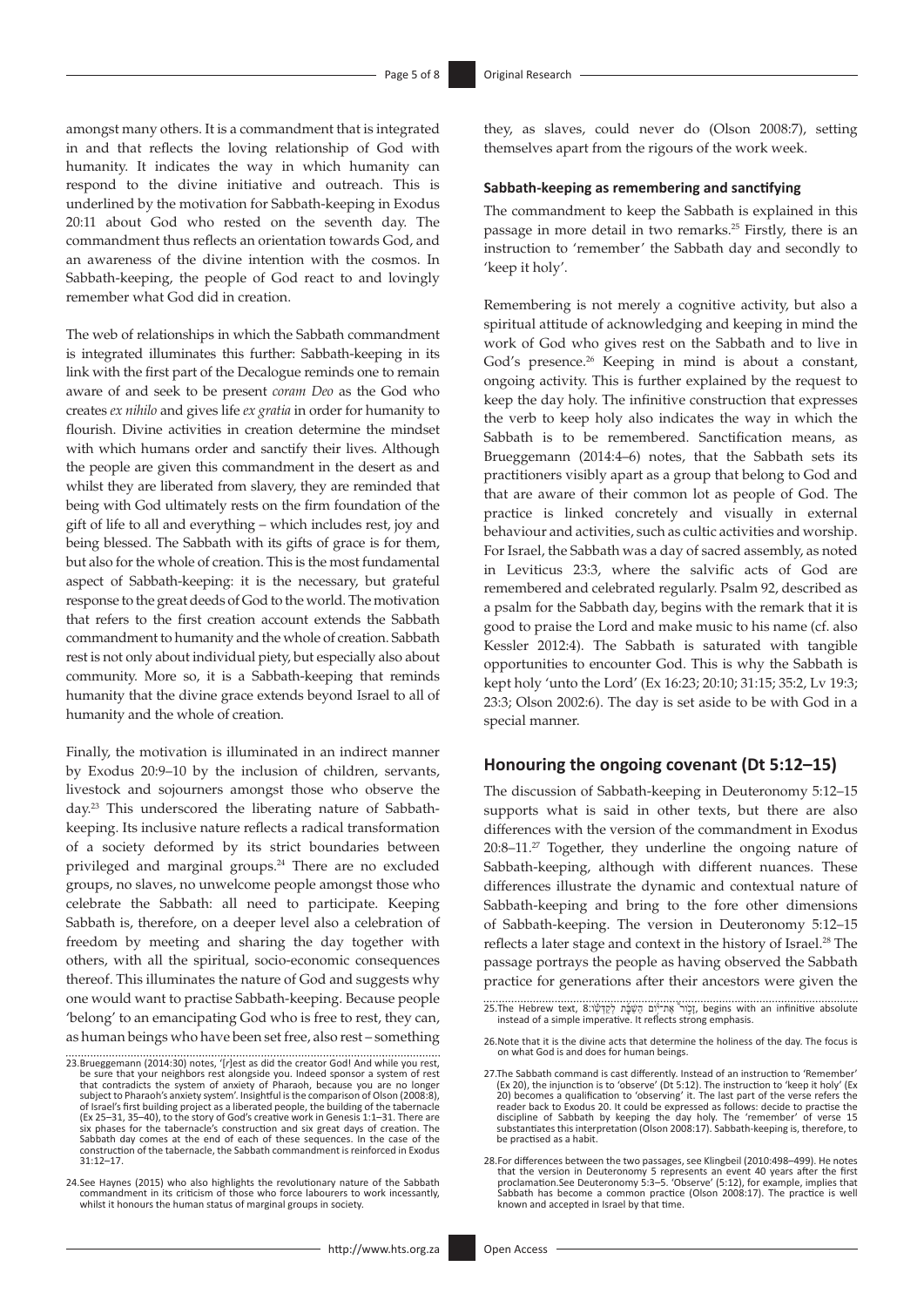Decalogue at Horeb (Dt 5:2–5). The people are reminded of the Decalogue as they are about to enter and conquer the Promised Land. In a ceremony of covenant renewal, they are made aware that the Decalogue is the principle of covenant living (Dt 5:3; Klingbeil 2010:498). The Decalogue is further reinterpreted in the light of the Deuteronomistic history as part of the self-understanding of Israel. The passage reiterates that the 10 great laws are binding for Israel in its ongoing spiritual journey. It is a reminder of the importance of the Sabbath: what happened at creation is relevant for the people of God for the rest of their existence. They need to honour the covenant that remains binding on them.

The motivation for the Sabbath commandment varies: whilst Exodus 20:11 relates the commandment to creation and implicitly outlines Sabbath-keeping as a paradigm for all people,29 Deuteronomy 5:15 relates it to the exodus of God's people, and thus to the salvific action of God for Israel. It illustrates how later generations developed new aspects of the Sabbath-keeping. These differences need not contradict each other: they differ because of the different contexts in which the Decalogue is remembered. In the case of Deuteronomy, the divine relationship with Israel as liberating the people of God is in focus. Observing the Sabbath means honouring the covenant of the divine with the people and their ancestors. It speaks about God's special care for the people as the One who saves and liberates, especially at a key moment of their existence. What happened at the beginning of the world is repeated at the beginning of their journey to the promised future. And, in a covenantal relationship, the people of God are expected to respond to the salvific actions with the appropriate devotion and love.

For the rest, both passages are similar in that they depict Sabbath-keeping as a response to God's transformative and liberating acts, the one in creation (involving all people) and the other in the exodus (Israel). Both versions require sanctification of the Sabbath.<sup>30</sup> Keeping the day holy is to keep it different. The activity attached to the working week must cease for the Sabbath.

There is, however, a seminal remark in both that illuminates the special nature of the day. Both Exodus 20 and Deuteronomy 5 contain the phrase, 'the seventh day is a Sabbath *to the Lord*'. It suggests that the Sabbath belongs to the Lord in a way in which the other days do not. This indicates that the purpose of Sabbath extends beyond the need for rest, the balance of work and enjoyment that makes for holy living. The day is about a God directedness. In the working week, people concentrate on labour (the work of hands and minds), but the challenge is to pay attention to God on the Sabbath in a more direct manner. Various practices, such as 'paying attention', or even 'discernment',

30.See also Klingbeil (2010) for further similarities between the two versions.

are here linked with the God-awareness.<sup>31</sup> The Sabbath requires one to be attentive to the unseen God who created the world, who raises the sun each morning and calls it to set at night. The land yields crops in season, the rain falls upon the field and the harvest is as a result of the Lord's grace. Ceasing the work of cultivation of the land for the Sabbath allows the people to observe and experience God who honours their labour with growth of their crop.

Both motivations speak about divine doing in the acts of creating and liberating. This illuminates the very nature of God: 'divine action is the visible manifestation of divine being'. But these motivations also speak about human nature: humanity and God's people are part of a covenantal relationship. People are reminded that their very existence in creation and their recreation in the exodus require a loving response. Sabbath-keeping is a call to remembering one's status as created. It is about divine election that leads not to boasting, but to worship the One who transcends creation. This is further underlined by the fact that Sabbath-keeping is integrated in the history of Israel and creation: there is a link between people from all times and places. They find a common destiny in their status as beloved people of God who then respond to the divine generosity with gratitude and joy. What God did in creation for humanity is also evident in God's ongoing involvement in God's people in their stress and displacement.

## **Trusting God as the provider**

A further aspect of the practice of Sabbath-keeping is illuminated in a special manner by Exodus  $16:1-30.^{32}$  The passage describes the divine gift of manna<sup>33</sup> to the people to still their hunger on their journey through the desert for 40 years. The passage is about the survival of the people in the dangerous time of the exodus, but it focuses primarily on the way in which Sabbath-keeping is understood and kept.<sup>34</sup>

34.There is no reference to creation in this passage as in Exodus 20. Instead, it refers to the giving of the Law at Sinai, stressing the importance of obeying the Sabbath law as test of the people's commitment to the commandment.

<sup>29.</sup>Klingbeil (2010:500), '[*t*]he universal aspect of creation (as referred to in Ex 20:11), is now illustrated specifically in God's liberation of his covenant people from Egypt (Dt 5:15)'. See also his remarks on 503 about the universal nature of the Sabbath. But cf. Costa (2016:131), '[*t*]he Sabbath was the sign of the Mosaic covenant. The Sabbath was a unique sign between God and Israel, and not between God and the nations. The Sabbath was a covenant sign to Israel alone'.

<sup>31.</sup>Compare this with other ancient practices such as prayer, study of scripture, solitude and fasting that are focussed on paying attention to God. It underlines a key element of the divine–human relationship that requires concentrated attention.

<sup>32.</sup>Exodus 16 is a contested passage in scholarly research. Vorster (2011) discussed the various approaches of literary and textual critics to its editorial techniques, historical context and theological relevance. See also Johnston (1996:253) and Vervenne (1996:21). The complex arguments cannot be discussed here.

<sup>33.</sup>Frankel (2015:208) noted that the narrative 'highlights the theme of God's grace as exemplified in his provision of the manna', but added, 'an inordinate amount of narrative weight nonetheless centers on another matter, the twofold supply of manna that was to be gathered on the sixth day in preparation for the seventh day, when no manna would be sent'. For him, the main issue is not the divine provision, but how the Sabbath was instituted. With an intricate literary analysis of the passage, he argues that the bulk of Exodus 16 reflects a unique, very early view of the Sabbath: it is here not linked with creation and the sanctification of Israel, it is not an eternal sign, did not have the status of an everlasting covenant and was a day in which only agricultural (and not all) work was forbidden. Israel is informed about the Sabbath through the gift of the manna in this passage (and not through direct divine revelation to the people at Mt. Sinai as in Dt 5). The Sabbath was seen as part of God's weekly cycle of activity and rest on behalf of Israel, and it was<br>Israel's task to align her own activity in the field with this divine cycle. For the<br>purposes of this article, the motif of the divine grac as spiritual practice that had to be upheld with dedication are important. The passage also shows how the spiritual practice of Sabbath-keeping is managed in detail, but consistently in terms of the specific context – here the desert journey of God's people.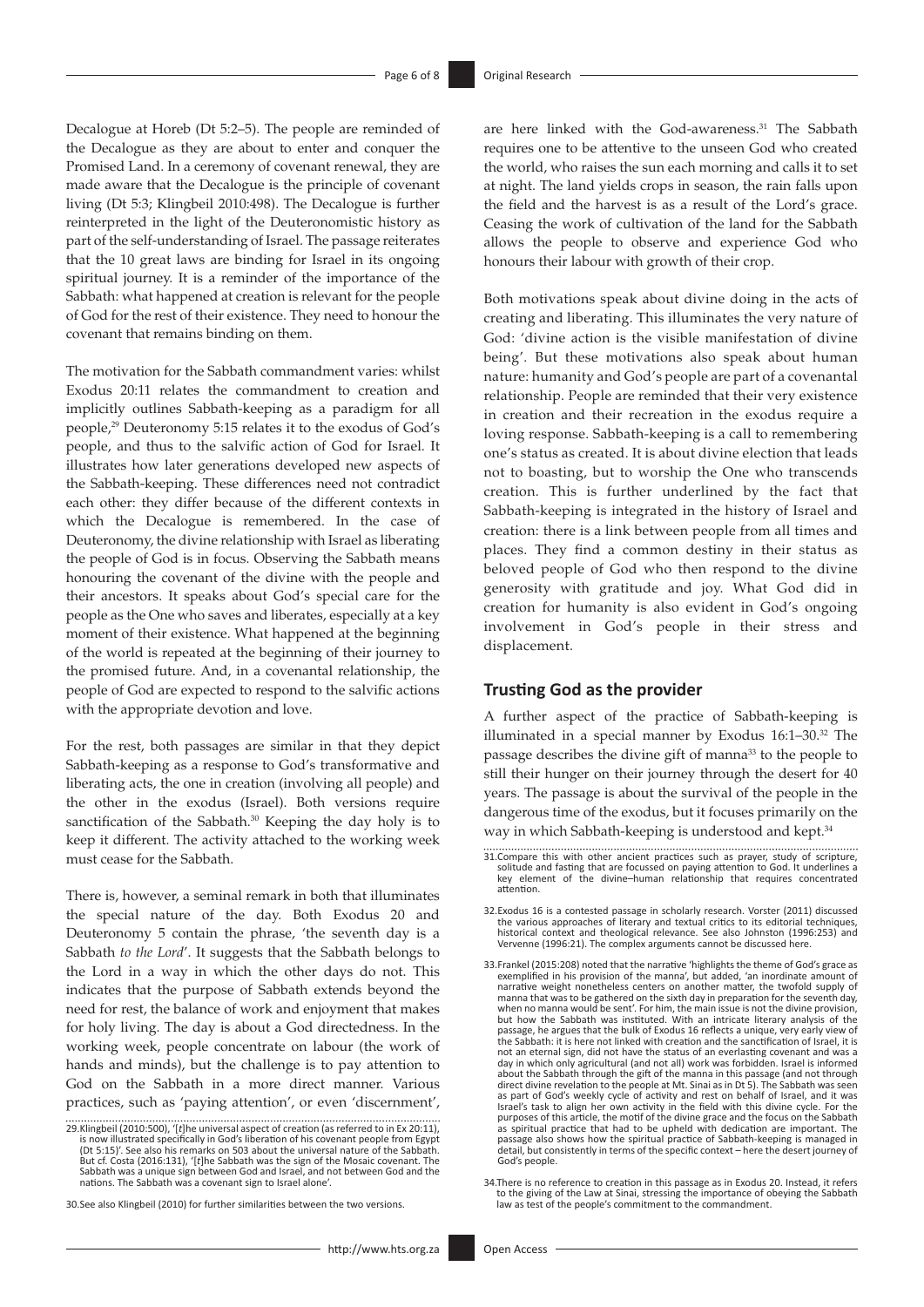On the deepest level, the passage is also about trust in the divine providence. God honours the law and is faithful as the Provider in times of need and scarcity by providing manna to the people during the long journey if only they keep the Sabbath (Ex 16:4). Sabbath-keeping is about trusting God to provide in line with God's covenantal relationship. God who created is the God who sustains and remains faithful to creation.

The passage speaks firstly about trusting God for physical needs. The people are so hungry that they romanticise their previous enslaved situation and its abundance (vv. 2–3), thereby compromising their covenantal relationship. And yet, despite their resistance against God, they are again given a promise that God will provide (v. 4). They will be given food, but will also be tested as to whether they will obey the divine commandment (not to forage for food on the Sabbath). The provision will be wholly a miraculous work of God, it will not be dependent on any action of the people. It will be regular and predictable. They are to gather only enough for the day, nothing more – lest the stored provision spoil. The spiritual meaning of this remark underlines how the divine–human relationship is consistently initiated and established by God.

Here too one notes how Sabbath-keeping is about growing spiritually. The intention stated is that the people will learn, by repeated observation, that God is willing and able to provide for the people's basic needs. Implicit is the divine intention that Israel will learn dependence on God in simple ways so that Israel will remain dependent on God when Israel enters the land and settles in it.

This instruction to remain committed to Sabbath-keeping is underlined by the need of the regular observance of the Sabbath that is interwoven into the story. 'On the sixth day they are to prepare what they bring in, and that is to be twice as much as they do on other days' (Ex 16:5). 'Six days you are to gather it, but on the seventh day, the Sabbath, there will not be any' (v. 26). Even in unusual circumstances, such as a migration of the people, the Sabbath becomes part of God's training of them and a standard practice for living. They need to nurture this relationship of trust by habit. The section, therefore, ends with the words: 'So the people rested on the seventh day' as an indication of their commitment and active response (v. 30).

Sabbath-keeping is about seeking to be fully and exclusively committed to God as the Provider, which means also desiring to remain in the presence of God. Sabbath made the people aware of divine providence: they will recognise that God is Lord. They experience this when they see the glory of the Lord in the cloud (v. 10). To hold onto this is required, especially when one succumbs under the pressure of daily life and its challenges and, then, not to seek security in what cannot provide security.

The passage once again shows the importance of Sabbathkeeping for God. It is not suspended in difficult circumstances of transition and it is instituted with divine sanction should it be disobeyed (cf. esp. v. 28). It is, however, not so much Sabbath-keeping as law that is at stake, but rather complete

dependence on God as the Provider and an ongoing awareness of how God powerfully provided their liberation from Egypt and will continue to foresee in their needs (vv. 6–7). Sabbathkeeping calls Israel to place its needs and survival in the hands of a god who can be counted on to provide. Relieved of the need to gather food (or work) on one day of the week, they are made free to rest and to appreciate God's provision. They find their eyes opened in a special manner to see the glory of God, the beauty that surrounds them and the evidence of the creator that is all around (Bass 2000:51).

# **Conclusion**

The analysis of biblical texts on the Sabbath explains why later communities attached so much value to it. It played a key role in the spiritual life of faith communities because of their understanding of its role in biblical texts. The discussion also revealed various perspectives on the Sabbath, all of them determined by the times and contexts in which the texts were written. This dynamic nature of the biblical material shows how new forms of Sabbath-keeping kept on developing.35 This indicates how faith communities did seek a practice in dialogue with their holy traditions and Scripture that resonated with their own history and traditions. This openness would help explain why the Sabbath has been appropriated so differently in Jewish and Christian traditions.

It should be noted however that a spiritual practice like Sabbath-keeping is clearly prone to neglect and distortion. The repeated calls to honour Sabbath-keeping in the Bible reveal this. As Bass (2005:27) noted, the dynamic nature explains how each practice 'is always lived imperfectly, and sometimes even in such a distorted manner that it becomes repressive and even harmful'. Hence, there is the need for faith communities to hold onto Sabbath-keeping and retain its spiritual nature in such a way that it remains relevant to their later contexts. At the same time, they can learn from biblical traditions about how this practice can be made relevant without repeating older traditions. They enjoy a freedom to celebrate the Sabbath in terms of their own situation in a dynamic dialogue with earlier faith communities.

# **Acknowledgements**

## **Competing interests**

The authors declare that they have no financial or personal relationships that may have inappropriately influenced them in writing this article.

## **Authors' contributions**

G.M. wrote the original draft for his Master's degree under the supervision of P.G.R.d.V. This was subsequently

<sup>35.</sup>This is also true of the Sunday meetings of Christians. De Jonge (2016:577) notes, '[*w*]hat is clear is that eucharistic practices and ideas could widely differ from place to place and change with time. They developed at different places at a different pace'. See also the remarks in Bass (2005:27) who integrates Sabbath-keeping in<br>time and space, with, as a consequence: '(e]ach practice arises from a "living<br>tradition" that has taken shape over time as Christians in a wi have argued, in words and actions, about the implications of Christian faith for Christian living'.